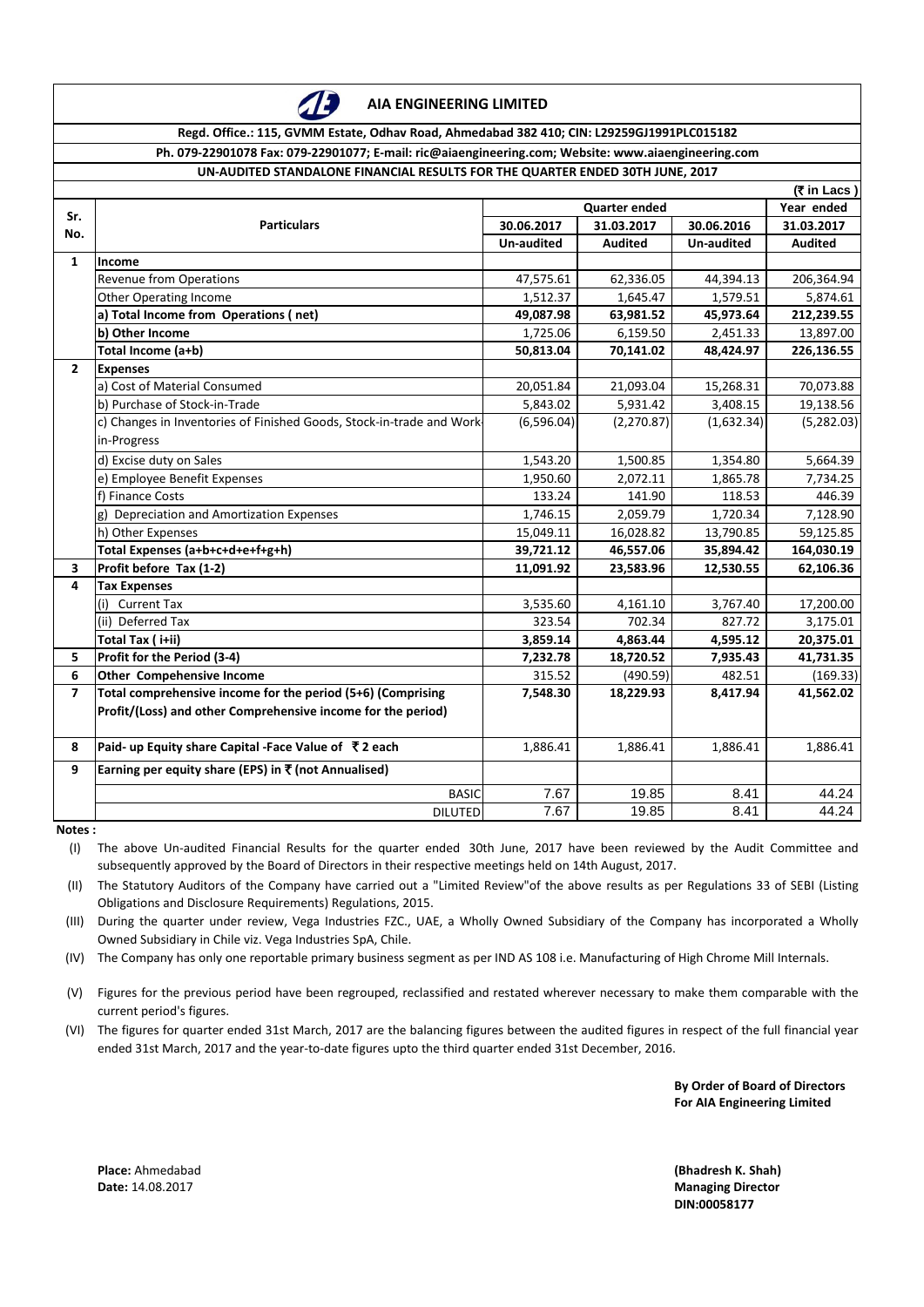

#### **AIA ENGINEERING LIMITED**

## **Regd. Office.: 115, GVMM Estate, Odhav Road, Ahmedabad 382 410; CIN: L29259GJ1991PLC015182**

### **Ph. 079-22901078 Fax: 079-22901077; E-mail: ric@aiaengineering.com; Website: www.aiaengineering.com**

# **UNAUDITED CONSOLIDATED FINANCIAL RESULTS FOR THE QUARTER ENDED 30TH JUNE, 2017**

|                | (₹ in Lacs)                                                               |                      |                |                   |                |  |  |  |  |
|----------------|---------------------------------------------------------------------------|----------------------|----------------|-------------------|----------------|--|--|--|--|
| Sr.            |                                                                           | <b>Quarter ended</b> | Year ended     |                   |                |  |  |  |  |
| No.            | <b>Particulars</b>                                                        | 30.06.2017           | 31.03.2017     | 30.06.2016        | 31.03.2017     |  |  |  |  |
|                |                                                                           | <b>Un-audited</b>    | <b>Audited</b> | <b>Un-audited</b> | <b>Audited</b> |  |  |  |  |
| 1              | <b>Income</b>                                                             |                      |                |                   |                |  |  |  |  |
|                | Revenue from operations                                                   | 57,639.49            | 62,943.60      | 48,464.47         | 223,923.48     |  |  |  |  |
|                | Other Operating income                                                    | 1,513.00             | 3,876.72       | 1,112.98          | 8,110.82       |  |  |  |  |
|                | a) Total Income from Operations (net)                                     | 59,152.49            | 66,820.32      | 49,577.45         | 232,034.30     |  |  |  |  |
|                | b) Other income                                                           | 1,849.88             | 2,487.15       | 3,044.77          | 10,444.23      |  |  |  |  |
|                | Total Revenue (a+b)                                                       | 61,002.37            | 69,307.47      | 52,622.22         | 242,478.53     |  |  |  |  |
| $\overline{2}$ | <b>Expenses:</b>                                                          |                      |                |                   |                |  |  |  |  |
|                | a) Cost of Material Consumed                                              | 24,212.30            | 25,116.57      | 17,742.37         | 83,210.56      |  |  |  |  |
|                | b) Purchase of Stock-in-Trade                                             |                      |                |                   |                |  |  |  |  |
|                | c) Changes in Inventories of Finished Goods, Stock-in-trade and work-in-  | (1, 276.62)          | (644.41)       | (3,689.24)        | (10,519.02)    |  |  |  |  |
|                | progress                                                                  |                      |                |                   |                |  |  |  |  |
|                | d) Excise duty on Sales                                                   | 2,155.28             | 2,059.20       | 1,688.81          | 7,432.90       |  |  |  |  |
|                | e) Employee benefits expense                                              | 2,737.94             | 2,719.23       | 2,567.11          | 10,671.07      |  |  |  |  |
|                | f) Finance Costs                                                          | 140.36               | 142.79         | 118.60            | 449.22         |  |  |  |  |
|                | Depreciation and amortization expenses<br>g)                              | 1,775.80             | 2,093.04       | 1,748.71          | 7,247.71       |  |  |  |  |
|                | h) Other Expenses                                                         | 18,338.15            | 21,569.57      | 17,038.70         | 77,781.78      |  |  |  |  |
|                | Total Expenses (a+b+c+d+e+f+g+h)                                          | 48,083.21            | 53,055.99      | 37,215.06         | 176,274.22     |  |  |  |  |
| 3              | Profit before Tax (1-2)                                                   | 12,919.16            | 16,251.48      | 15,407.16         | 66,204.31      |  |  |  |  |
| 4              | <b>Tax Expenses</b>                                                       |                      |                |                   |                |  |  |  |  |
|                | <b>Current Tax</b><br>(i)                                                 | 3,580.27             | 4,233.91       | 3,915.37          | 17,366.59      |  |  |  |  |
|                | (ii) Deferred Tax                                                         | 469.16               | 491.78         | 587.96            | 3,116.40       |  |  |  |  |
|                | Total Tax (i+ii)                                                          | 4,049.43             | 4,725.69       | 4,503.33          | 20,482.99      |  |  |  |  |
| 5              | Profit after tax (4-5)                                                    | 8,869.72             | 11,525.79      | 10,903.83         | 45,721.32      |  |  |  |  |
| 6              | Less: Non Controlling Interest                                            | 20.48                | 14.21          | 4.36              | 42.31          |  |  |  |  |
| 7              | Net Profit after Non Controlling Interest (5-6)                           | 8,849.24             | 11,511.58      | 10,899.47         | 45,679.01      |  |  |  |  |
| 8              | <b>Other Comprehensive Income</b>                                         | 92.18                | (1, 219.98)    | 632.25            | (1,788.49)     |  |  |  |  |
| 9              | Total comprehensive income for the period (7+8) (Comprising Profit/(Loss) | 8,941.43             | 10,291.60      | 11,531.72         | 43,890.52      |  |  |  |  |
|                | and other Comprehensive income for the period)                            |                      |                |                   |                |  |  |  |  |
| 10             | Paid- up Equity share Capital - Face Value of ₹ 2 each                    | 1,886.41             | 1,886.41       | 1,886.41          | 1,886.41       |  |  |  |  |
| 11             | Earning per equity share (EPS) in $\bar{\tau}$ (not Annualised)           |                      |                |                   |                |  |  |  |  |
|                | <b>BASIC</b>                                                              | 9.38                 | 12.20          | 11.56             | 48.43          |  |  |  |  |
|                | <b>DILUTED</b>                                                            | 9.38                 | 12.20          | 11.56             | 48.43          |  |  |  |  |

#### **Notes :**

- (i) The above Un-audited Financial Results for the quarter ended 30th June, 2017 have been reviewed by the Audit Committee and subsequently approved by the Board of Directors in their respective meetings held on 14th August, 2017.
- (ii) The Statutory Auditors of the Company have carried out a "Limited Review"of the above results as per Regulations 33 of SEBI (Listing Obligations and Disclosure Requirements) Regulations, 2015.
- (iii) During the quarter under review, Vega Industries FZC, UAE, a Wholly Owned subsidiary of the Company has incorporated a Wholly Owned subsidiary in Chile viz. Vega Industries SpA, Chile.
- (iv) The Company has only one reportable primary business segment as per Ind AS 108 i.e. Manufacturing of High Chrome Mill Internals.
- (v) Figures for the previous period have been regrouped, reclassified and restated wherever necessary to make them comparable with the current period's figures.